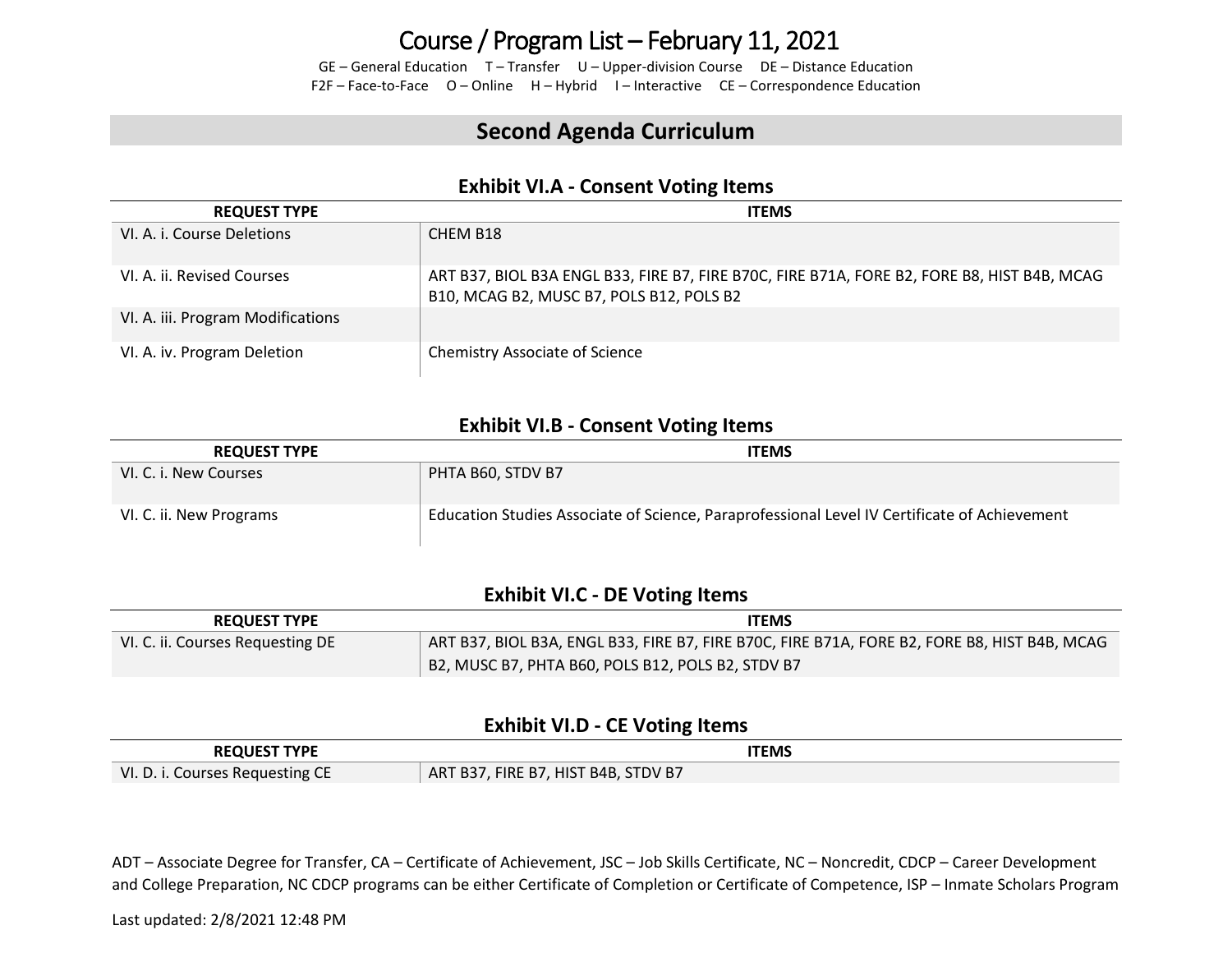# Course / Program List – February 11, 2021

GE – General Education T – Transfer U – Upper-division Course DE – Distance Education F2F – Face-to-Face O – Online H – Hybrid I – Interactive CE – Correspondence Education

### **Exhibit VI.E - GE Voting Items**

| <b>REQUEST TYPE</b>                   | <b>ITEMS</b>                                                               |  |  |
|---------------------------------------|----------------------------------------------------------------------------|--|--|
| VI. E. i. FORE B8                     | FORE B8 - Committee Review                                                 |  |  |
| VI. E. ii. STDV B7                    | STDV B7 – Committee Review                                                 |  |  |
| VI. E. iii. Courses Requesting New or | ART B37, BIOL B3A, ENGL B33, FORE B2, HIST B4B, POLS B12, POLS B2, STDV B7 |  |  |
| Resubmission for GE                   |                                                                            |  |  |

### **Second Agenda Courses**

| <b>Review</b><br>Team(s) | Course          | <b>Course Title</b>                                            | <b>Units</b>   | <b>Current</b><br><b>Attributes</b> | <b>Attributes</b><br>Requested | <b>Request Type</b>                        |
|--------------------------|-----------------|----------------------------------------------------------------|----------------|-------------------------------------|--------------------------------|--------------------------------------------|
| A, DE, GE                | ART B37         | Survey of Art - Latin America                                  | $\overline{3}$ | F2F, T, GE, H, O,                   | DE: H, O, I, C;                | <b>Course Revision</b>                     |
|                          |                 |                                                                |                | I, C                                | <b>GE</b>                      |                                            |
| B, DE, GE                | <b>BIOL B3A</b> | General Biology I                                              | 5              | T, GE, F2F, H, O, I                 | DE: H; GE                      | <b>Course Revision</b>                     |
|                          | CHEM B18        | <b>Elementary Organic Chemistry</b>                            | 5              | F <sub>2</sub> F, T, GE             |                                | <b>Course Deletion</b>                     |
| C, DE, GE                | ENGL B33        | Children's Literature                                          | 3              | F2F, T, GE, H, O, I                 | DE: H, O, I; GE                | <b>Course Revision</b>                     |
| E, DE                    | FIRE B7         | <b>Building Construction for Fire Protection</b>               | $\overline{3}$ | F2F, T, H, O, C                     | F2F; DE: H, O,<br>I, C         | <b>Course Revision</b>                     |
| F, DE                    | FIRE B70C       | <b>Hazardous Materials Incident</b><br>Commander/Scene Manager | $\mathbf{1}$   | F2F, H, O, I                        | F2F; DE: H, O,                 | <b>Course Revision</b>                     |
| G, DE                    | FIRE B71A       | Seasonal Firefighter Basic Training 1                          | $\overline{2}$ | F <sub>2F</sub> , H                 | F2F; DE: H, O,                 | <b>Course Revision</b>                     |
| E, DE, GE                | FORE B2         | Principles of Natural Resources<br>Conservation                | $\overline{3}$ | T, F2F, H, O                        | DE: H; GE                      | <b>Course Revision; GE</b><br>Resubmission |
| GE, DE                   | FORE B8         | Ecology                                                        | $\overline{3}$ | $T-F2F-H$                           | GE; DE:H, O, I                 | Course Revision; New<br><b>GE Request</b>  |
| B, DE, GE                | HIST B4B        | European Civilization- Post 1600                               | $\overline{3}$ | F2F, T, GE, H, O,<br>I, C           | DE: H, O, I, C;<br><b>GE</b>   | <b>Course Revision</b>                     |
| H, DE                    | MCAG B10        | Farm Power Operation                                           | 3              | F2F, T, H, O                        | F2F; DE: H, O,                 | <b>Course Revision</b>                     |
| A, DE                    | MCAG B2         | Introduction to Mechanized Agriculture                         | $\overline{3}$ | F2F, T, H, O                        | F2F; DE; H, O,                 | <b>Course Revision</b>                     |
| G, DE                    | MUSC B7         | <b>Applied Music</b>                                           | $\mathbf{1}$   | F2F, T                              | F2F; DE: H, I                  | <b>Course Revision</b>                     |

ADT – Associate Degree for Transfer, CA – Certificate of Achievement, JSC – Job Skills Certificate, NC – Noncredit, CDCP – Career Development and College Preparation, NC CDCP programs can be either Certificate of Completion or Certificate of Competence, ISP – Inmate Scholars Program